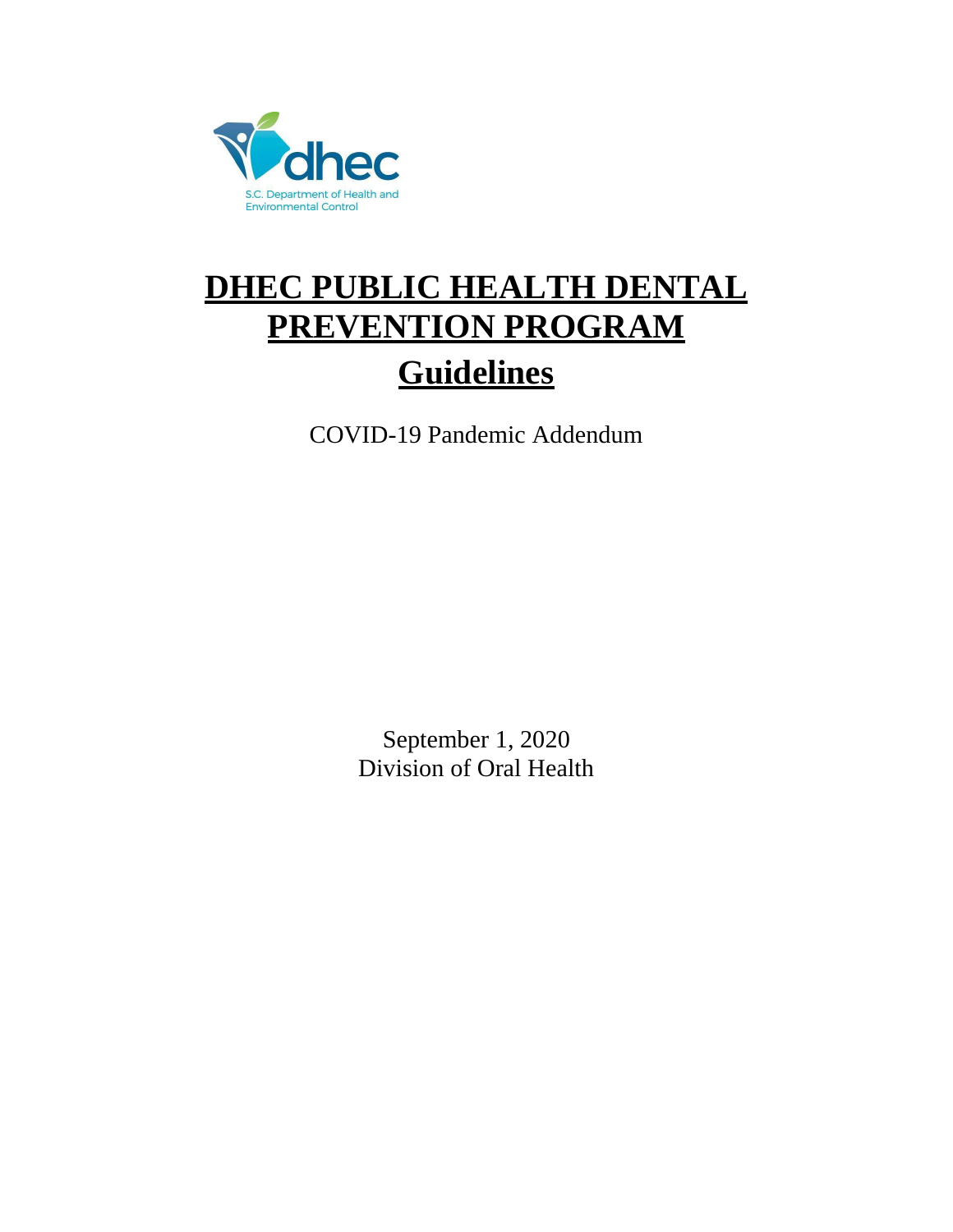| Policy and Procedures       |  |
|-----------------------------|--|
| <b>Parent/Patient Forms</b> |  |
| <b>Infection Control</b>    |  |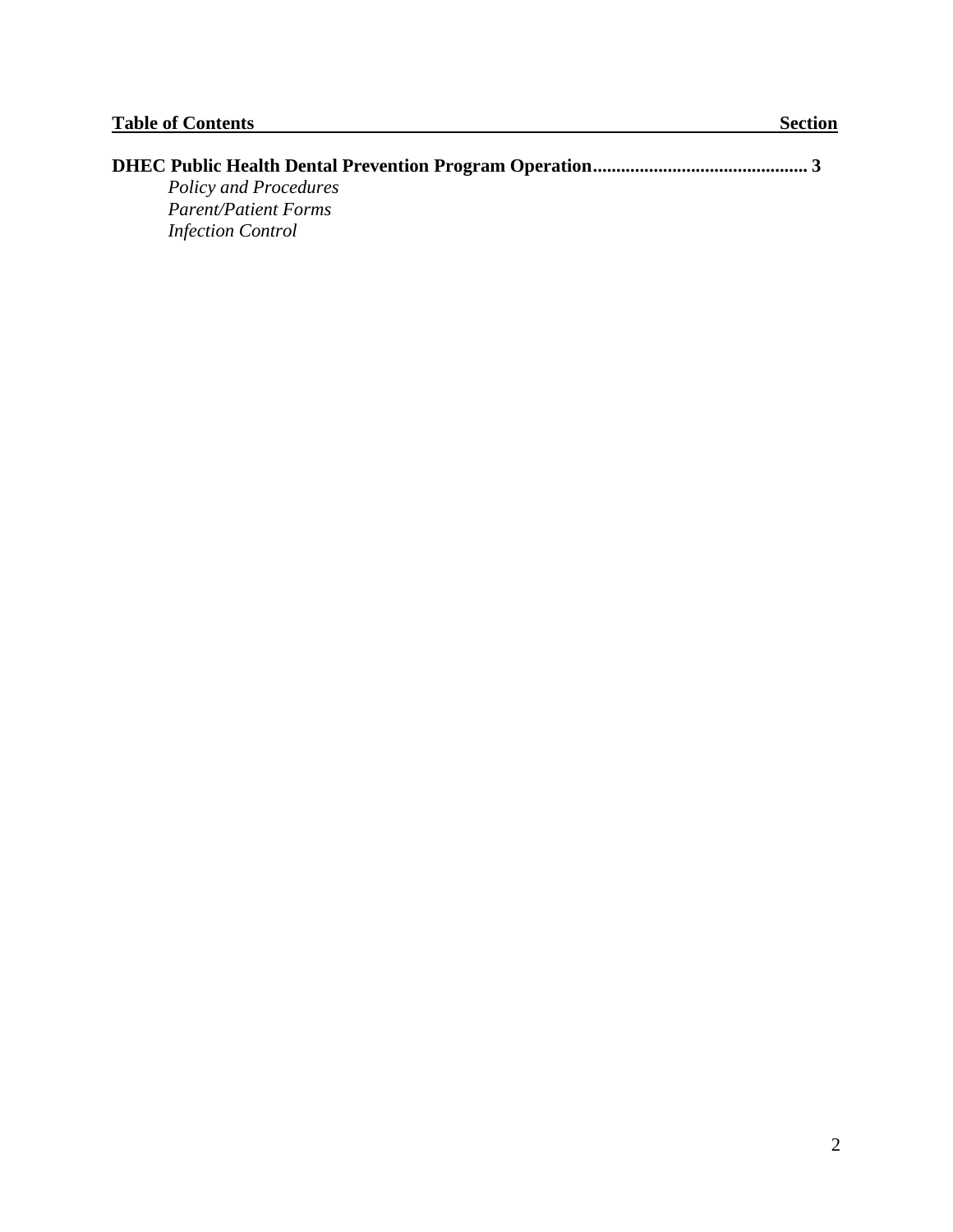## **Section 3: DHEC Public Health Dental Prevention Program Implementation**

Due to the COVID-19 Global Pandemic, the Department of Health and Environmental Control's Division of Oral Health has recommended the following temporary inclusions to the Public Health Dental Prevention Program. These inclusions will not replace the current PHDPP Guidelines and are an addendum to the existing document. The Public Health Dental Prevention Program will continue to comply with the Dental Practice Act 2003 and DHEC will continue to develop, implement and evaluate performance for the operation of the DHEC PHDPP in public schools. These measures include: increasing access to preventive dental services for children in South Carolina public schools and providing dental assessment, preventive interventions and need-based dental referrals.

#### *Policy and Procedures*

Each Mobile Delivery Dental (MDD) Provider will maintain the following policies and procedures in addition to the current requirements of the PHDPP Guidelines:

a. MDD providers will include infection control procedures, including exposure control (federal requirement) utilizing the CDC Latest Guidance for Dental Settings During COVID-19 – Access at:

[https://www.cdc.gov/coronavirus/2019-ncov/hcp/dental-settings.html.](https://www.cdc.gov/coronavirus/2019-ncov/hcp/dental-settings.html)

- b. Hazardous communications (federal requirement);
- c. HIPAA Privacy Notice;
- d. Patient Registration and Parent/Patient Consent Form (DHEC recommends MDD Providers include COVID-19 information, guidance and precautions taken, in their parent/patient consent forms);
- e. Referral protocol and procedures;
- f. COVID-19 Positive Case Protocol and Procedures (DHEC recommends MDD Providers include a COVID-19 Positive Case Protocol for Staff and for Students in the event a positive case should occur);
- g. Follow up protocol and procedures;
- h. Supervision protocol;
- i. Data management protocol;
- j. Quality assurance plan (sealant application and sealant retention checks protocols short and long term);
- k. Compliance with the SC Dental Practice Act.

Refer to the Safety Net Dental Clinic Manual, Chapter 4 Clinic Operations for information and examples. Access at:<http://www.dentalclinicmanual.com/chapt4/index.html>

A copy of all written, including, but not limited to the above, MDD Provider's policies and procedures shall be submitted annually to DHEC by **July 1st** of each fiscal year. To ensure the health, safety and privacy of school aged children served by MDD Providers in the public schools, DHEC will review all the MDD Provider's policies and procedures and will notify regulatory agencies if such policies and procedures are not in compliance with the requirements of state and federal laws set forth by the regulatory agencies.

### *Parent/Patient Forms*

A packet (hard copy or electronic media) of all forms (consent form, HIPAA notice, etc.) utilized